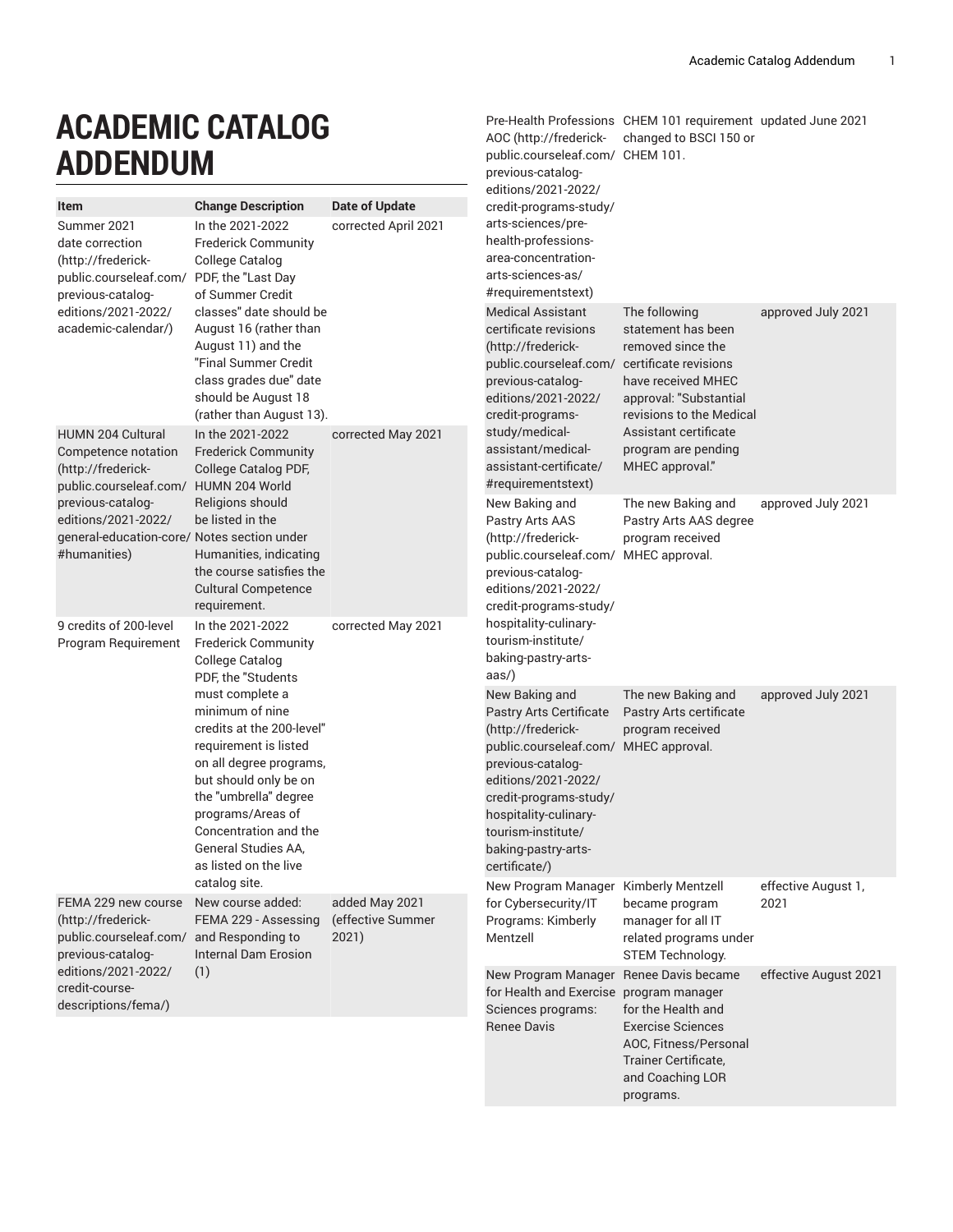| New Program Manager David Martin became<br>for American Sign<br>Language: David<br>Martin (http://frederick- Language program.<br>public.courseleaf.com/<br>previous-catalog-<br>editions/2021-2022/ | program manager for<br>the American Sign                                                                                                                                           | effective August 2021 | PHED 140B<br>(http://frederick-<br>public.courseleaf.com/ Bang Power Dance<br>previous-catalog-<br>editions/2021-2022/<br>credit-course-<br>descriptions/phed/)                                                                                                                                       | PHED 140B course title effective Spring 2022<br>changed from Fitness:<br>to Fitness: Dance<br>Rhythms Vibz; course<br>description revised |                         |
|------------------------------------------------------------------------------------------------------------------------------------------------------------------------------------------------------|------------------------------------------------------------------------------------------------------------------------------------------------------------------------------------|-----------------------|-------------------------------------------------------------------------------------------------------------------------------------------------------------------------------------------------------------------------------------------------------------------------------------------------------|-------------------------------------------------------------------------------------------------------------------------------------------|-------------------------|
| credit-programs-study/<br>asl/)<br><b>Advanced Placement</b><br>chart (http://frederick-<br>public.courseleaf.com/ rows and Art-Drawing<br>previous-catalog-                                         | Art-Studio row<br>removed; Art-2D Design 2021<br>row added.                                                                                                                        | updated September     | Mission, Vision &<br>Values (http://frederick- reflect current Mission, 2022<br>public.courseleaf.com/ Vision & Core Values<br>previous-catalog-<br>editions/2021-2022/<br>college/)                                                                                                                  | Section updated to                                                                                                                        | corrected February      |
| editions/2021-2022/<br>admission/pla/<br>#apchart)                                                                                                                                                   |                                                                                                                                                                                    |                       | Emergency<br>Management Track I<br>AAS (http://frederick-                                                                                                                                                                                                                                             | <b>Program Description</b><br>update - change to<br>credit conversion                                                                     | effective April 1, 2022 |
| FEMA 135 course<br>description revision<br>(http://frederick-<br>public.courseleaf.com/ sentence.<br>previous-catalog-<br>editions/2021-2022/<br>credit-course-<br>descriptions/fema/)               | FEMA 135 course<br>description revised<br>with addition of last                                                                                                                    | effective Fall 2021   | public.courseleaf.com/<br>previous-catalog-<br>editions/2021-2022/<br>credit-programs-<br>study/emergency-<br>management/<br>emergency-<br>management-track-                                                                                                                                          |                                                                                                                                           |                         |
| Police Science A.A.S.<br>degree updates<br>(http://frederick-<br>previous-catalog-<br>editions/2021-2022/<br>credit-programs-<br>study/police-science/<br>police-science-aas/<br>#requirementstext)  | Added 'or' options to<br>course requirements for<br>HTLH 160 or PHED 165,<br>public.courseleaf.com/ EMGT 101 or HLTH 160,<br>EMGT 220 or CCJS 220,<br><b>EMGT 221 or CCJS 214.</b> | effective Fall 2021   | i-fema-independent-<br>study-aas/)<br>Emergency<br>Management<br>Certificate<br>(http://frederick-<br>public.courseleaf.com/<br>previous-catalog-<br>editions/2021-2022/<br>credit-programs-                                                                                                          | <b>Program Description</b><br>update - change to<br>credit conversion                                                                     | effective April 1, 2022 |
| ECON 200 statement<br>(http://frederick-<br>public.courseleaf.com/<br>previous-catalog-<br>editions/2021-2022/                                                                                       | Last sentence added<br>to course description<br>regarding students not<br>receiving credit for both<br>ECON 200 and ECON                                                           | effective Summer 2022 | study/emergency-<br>management/<br>emergency-<br>management-<br>certificate/)                                                                                                                                                                                                                         |                                                                                                                                           |                         |
| credit-course-<br>descriptions/econ/)                                                                                                                                                                | 201.                                                                                                                                                                               |                       | Emergency<br>Management<br>- Professional<br>Development LOR<br>(http://frederick-<br>public.courseleaf.com/<br>previous-catalog-<br>editions/2021-2022/<br>credit-programs-<br>study/emergency-<br>management/<br>emergency-<br>management-<br>professional-<br>development-letter-<br>recognition/) | <b>Program Description</b><br>update - change to<br>credit conversion                                                                     | effective April 1, 2022 |
| (http://frederick-<br>public.courseleaf.com/ MEDA 112 to<br>previous-catalog-<br>editions/2021-2022/<br>credit-course-<br>descriptions/meda/)                                                        | MEDA 201 prerequisite MEDA 201 prerequisite corrected September<br>typo: changed<br><b>MEDA 122</b>                                                                                | 2021                  |                                                                                                                                                                                                                                                                                                       |                                                                                                                                           |                         |
| <b>HUMN 101</b><br>(http://frederick-<br>public.courseleaf.com/ Competence course:<br>previous-catalog-<br>editions/2021-2022/<br>general-education-core/ Race, Class, Gender,<br>#humanities)       | New General<br><b>Education and Cultural</b><br>HUMN 101 - Cultural<br>Identity in America:<br>and Sexuality                                                                       | effective Spring 2022 |                                                                                                                                                                                                                                                                                                       |                                                                                                                                           |                         |